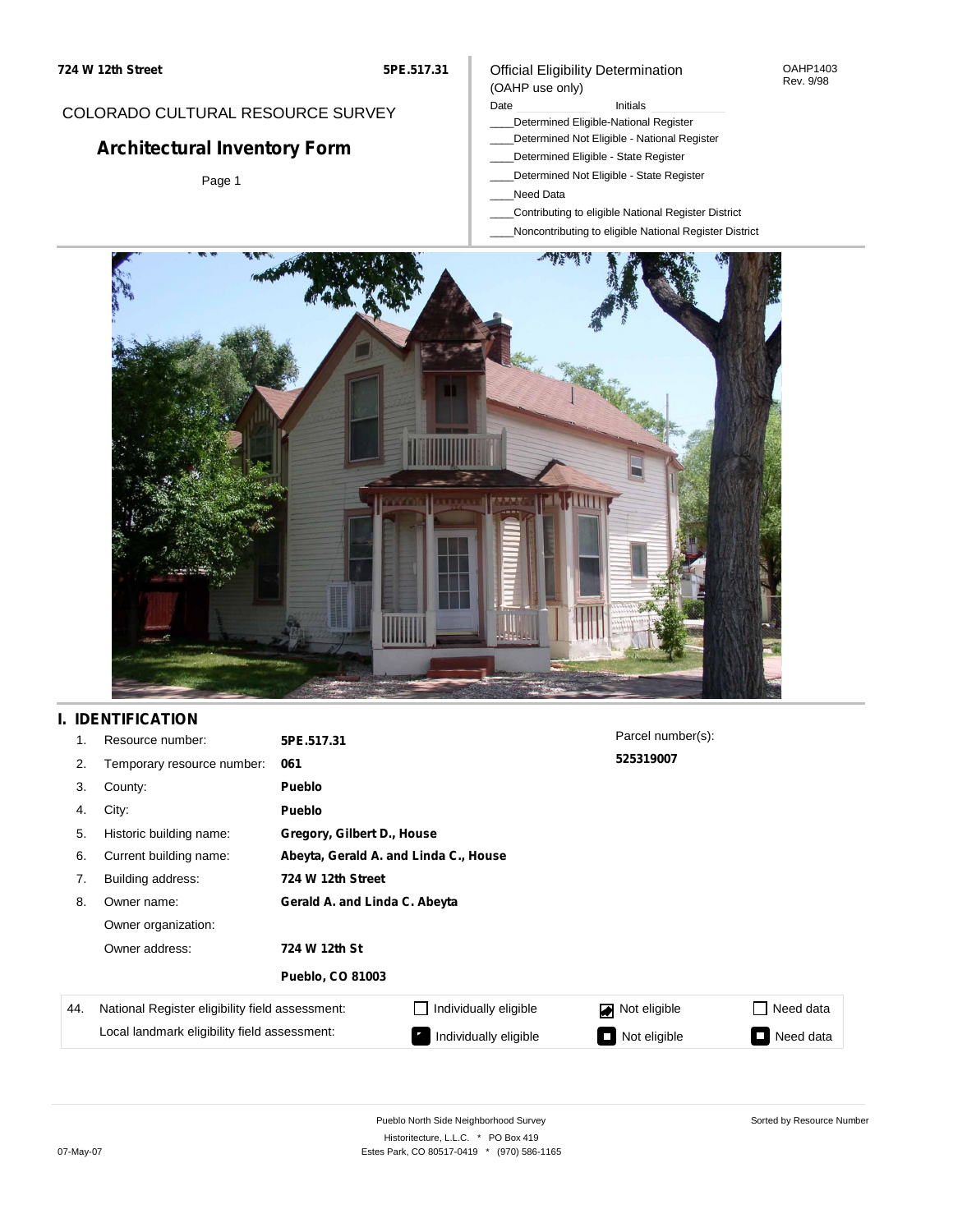Sorted by Resource Number

## **Architectural Inventory Form**

Page 2

### **II. GEOGRAPHIC INFORMATION**

| 9.  | P.M.                    |     | 6th             |       | Township:               |       | <b>20S</b>                  |    |           |           | Range:            | 65W |         |
|-----|-------------------------|-----|-----------------|-------|-------------------------|-------|-----------------------------|----|-----------|-----------|-------------------|-----|---------|
|     |                         | NE. | 1/4             | of SE | 1/4                     | of NE | 1/4                         | of | <b>SW</b> | 1/4       | of Section        |     | 25      |
|     | 10. UTM reference zone: |     |                 |       | 13                      |       |                             |    |           |           |                   |     |         |
|     | Easting:                |     |                 |       | 533496                  |       |                             |    |           | Northing: |                   |     | 4236504 |
| 11. |                         |     | USGS quad name: |       | <b>Northeast Pueblo</b> |       |                             |    |           | Scale:    |                   |     | 7.5     |
|     | Year:                   |     |                 |       | 1974)                   |       | 1961 (Photorevised 1970 and |    |           |           |                   |     |         |
|     | 12. $Lot(s)$ :          |     |                 |       | Lot 6: Block 1          |       |                             |    |           |           |                   |     |         |
|     | Addition:               |     |                 |       | <b>Craig's Addition</b> |       |                             |    |           |           | Year of addition: |     | 1871    |

13. Boundary description and justification:

The parcel, as described above, contains but does not exceed the land historically associated with this property.

Metes and bounds exist:

 $\Box$ 

### **III. ARCHITECTURAL DESCRIPTION**

| 14. | Building plan (footprint, shape):    | <b>Rectangular Plan</b>                                      |                       |
|-----|--------------------------------------|--------------------------------------------------------------|-----------------------|
|     | Other building plan descriptions:    |                                                              |                       |
| 15. | Dimensions in feet (length x width): | 975 square feet                                              |                       |
| 16. | Number of stories:                   | 11/2                                                         |                       |
| 17. | Primary external wall material(s):   | <b>Wood/Horizontal Siding</b><br><b>Wood/Vertical Siding</b> | Other wall materials: |
| 18. | Roof configuration:                  | <b>Gabled Roof/Cross Gabled Roof</b>                         |                       |
|     | Other roof configurations:           |                                                              |                       |
| 19. | Primary external roof material:      | <b>Asphalt Roof/Composition Roof</b>                         |                       |
|     | Other roof materials:                |                                                              |                       |
| 20. | Special features:                    | Fence                                                        |                       |
|     |                                      | <b>Balcony</b>                                               |                       |
|     |                                      | Chimney                                                      |                       |
|     |                                      | <b>Tower</b>                                                 |                       |
|     |                                      | Porch                                                        |                       |
|     |                                      | <b>Ornamentation/Decorative Shingles</b>                     |                       |
|     |                                      | <b>Roof Treatment/Dormer</b>                                 |                       |
|     |                                      | <b>Window/Stained Glass</b>                                  |                       |

### 21. General architectural description:

Oriented to the northwest, this house appears to rest on a sandstone foundation encased in cream-painted concrete. Basement **windows are three-light hopper. Cream-painted, horizontal wood siding, with 1-by-4-inch cornerboards, clads most of the** exterior walls. However, a band of variegated wood shingles extends upward to approximately 3 feet above the foundation. These same variegated shingles cover the gables. Cladding the surface of some bay windows is vertical board-and-batten **siding. Windows are generally 1-over-1-light, double-hung sash, with cream-painted wood frames and pink surrounds. The** surrounds have projecting cornices and, at their bottoms, rosettes. A window piercing a slightly projecting, front-gabled wall dormer, has a three-sided transom. The south end of the west elevation's first story has a single-light, fixed frame window. A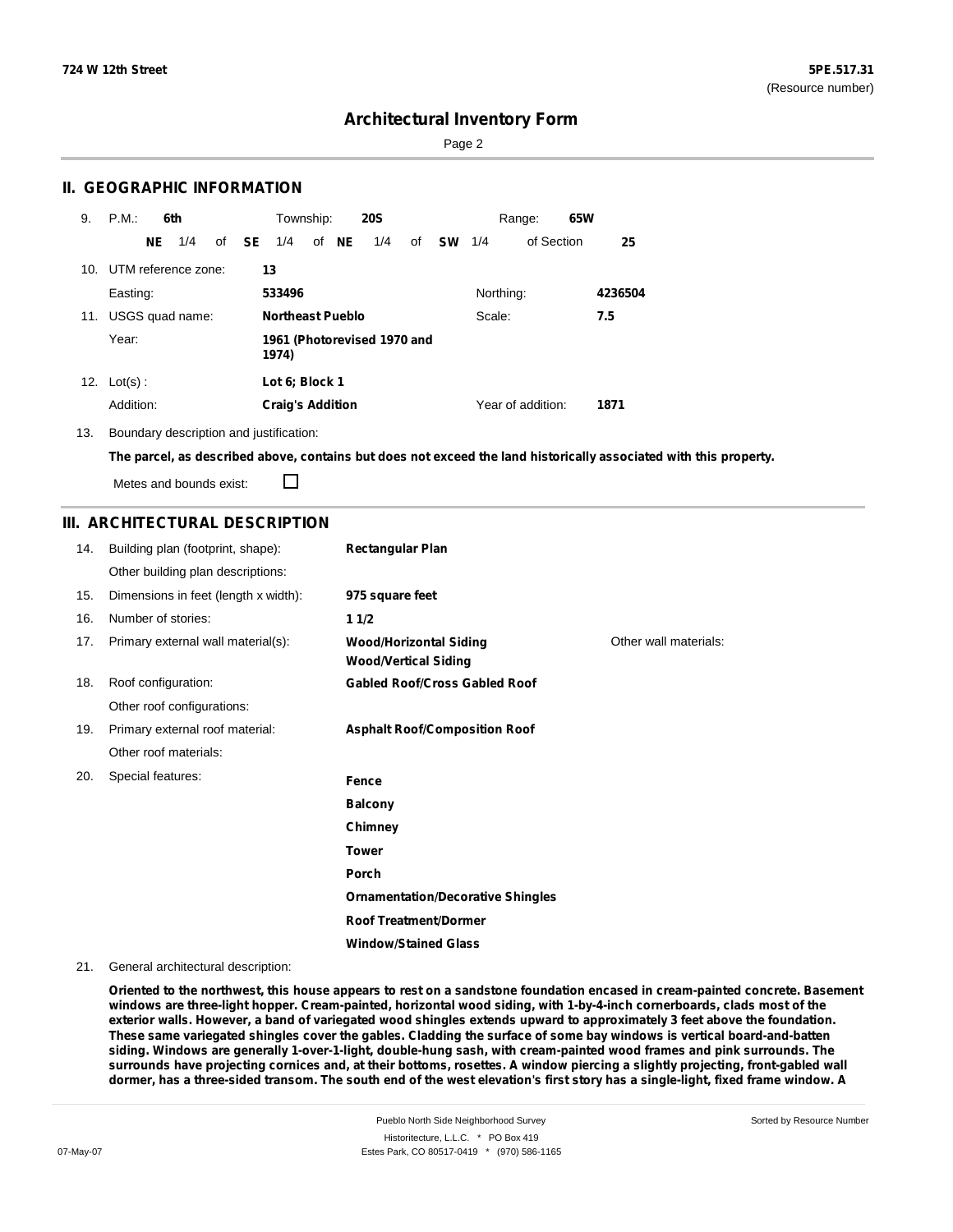Page 3

similar window opens in the center of the same elevation, both horizontally and vertically, most likely corresponding to an interior staircase. It hosts an elaborate stained-glass window with a fleur-de-lis pattern. A hipped-roof bay window projects from the first story, just north of the stained-glass window. This bay has scrolled brackets beneath the eaves. A hipped-roof porch extends northwestward from a tower at the northwest corner of the house. The porch features a simple, wood balustrade and elaborate, turned friezes spanning between the porch supports. The supports are square, with chamfered edges and, at their tops, brackets. Approaching the porch more from West 12th Street than Craig Street, are two concrete steps. The principal doorway opens in the northwest corner of the house. It hosts a 6-panel, white, metal door, opening behind a white, aluminumframe storm door. Another doorway opens above it, providing access to a small balcony. It has a 1-light, white-painted wood slab door, opening behind a wood-frame storm door. A two-story, shed-roofed porch extends across the western portion of the **south elevation. Cream-painted beadboard and bands of single-light windows enclose the porches, which obscure any** doorway that might provide access to them. Brown, interlocking asphalt shingles cover the cross-gabled roof. Pink-painted wood soffit and mauve-painted wood fascia, with a projecting cornice, box the eaves. A red-brick chimney, with corbelled cap, **protrudes near the center of the north-south oriented roof ridge.**

## Architectural style: 22. **Late Victorian**

Other architectural styles:

Building type:

### 23. Landscape or special setting features:

This property is located on terrain sloping downward from north to south, with an elevation of around 4,700 feet above mean sea level. The neighborhood features modest, one- and two-story houses. This property is situated on the southeast corner of West 12th and Craig streets. Running parallel to both streets is a sidewalk of pink-colored sandstone. A grass-covered strip separates the sidewalk from 12th Street, while the strip is gravel-covered along Craig Street. Surrounding the house is a **planted-grass yard, with mature landscaping. Encircling the backyard is a chain-link fence.**

- 24. Associated buildings, features or objects:
	- 1 : Type: **Garage** Describe: **A garage is located along the south edge of the property. Oriented to the west, the building appears to lack a formal foundation. Cream-painted wood weatherboard, with pink-painted, 1 by-4-inch cornerboards, clads the exterior walls. Dominating the front elevation are paired, beadboard doors, opening on metal strap hinges. A pair of vertical plank doors opens east of center in the north elevation. Brown, interlocking asphalt shingles cover the front-gabled main roof and the shed-roof of an addition to the rear (east) elevation.**

### **IV. ARCHITECTURAL HISTORY**

| 25. | Date of Construction:  | Estimate:                                                                                                                         | 1890                             | Actual:                                                                                                                                                 |  |  |
|-----|------------------------|-----------------------------------------------------------------------------------------------------------------------------------|----------------------------------|---------------------------------------------------------------------------------------------------------------------------------------------------------|--|--|
|     | Source of Information: | Pueblo City Directory. Pueblo, Co.; Salt Lake City; Kansas City, Mo.; and others: R.L. Polk &<br>Co. consulted 1886 through 2003. |                                  |                                                                                                                                                         |  |  |
|     |                        |                                                                                                                                   |                                  | Sanborn Fire Insurance Maps (for Pueblo, Colorado). New York: Sanborn Map and<br>Publishing Co., 1883, 1886, 1889, 1893, 1904-05, 1904-51, and 1904-52. |  |  |
| 26. | Architect:             | unknown                                                                                                                           |                                  |                                                                                                                                                         |  |  |
|     | Source of information: |                                                                                                                                   |                                  |                                                                                                                                                         |  |  |
| 27. | Builder:               | unknown                                                                                                                           |                                  |                                                                                                                                                         |  |  |
|     | Source of information: |                                                                                                                                   |                                  |                                                                                                                                                         |  |  |
| 28. | Original Owner:        | Gilbert D. Gregory                                                                                                                |                                  |                                                                                                                                                         |  |  |
|     | Source of information: |                                                                                                                                   | Co. consulted 1886 through 2003. | Pueblo City Directory. Pueblo, Co.; Salt Lake City; Kansas City, Mo.; and others: R.L. Polk &                                                           |  |  |
| 29. | Construction history:  |                                                                                                                                   |                                  |                                                                                                                                                         |  |  |

According to Pueblo County tax records, this building was constructed in 1900. However, city directories and Sanborn insurance maps suggest that this building existed around 1890. An analysis of the form, style, and materials corroborates a circa 1890 date of construction, which may have been even earlier. The original house appears to have been an L-shaped plan, with the inside corner facing southeast. A single-story addition was constructed within the L prior to 1893. The only other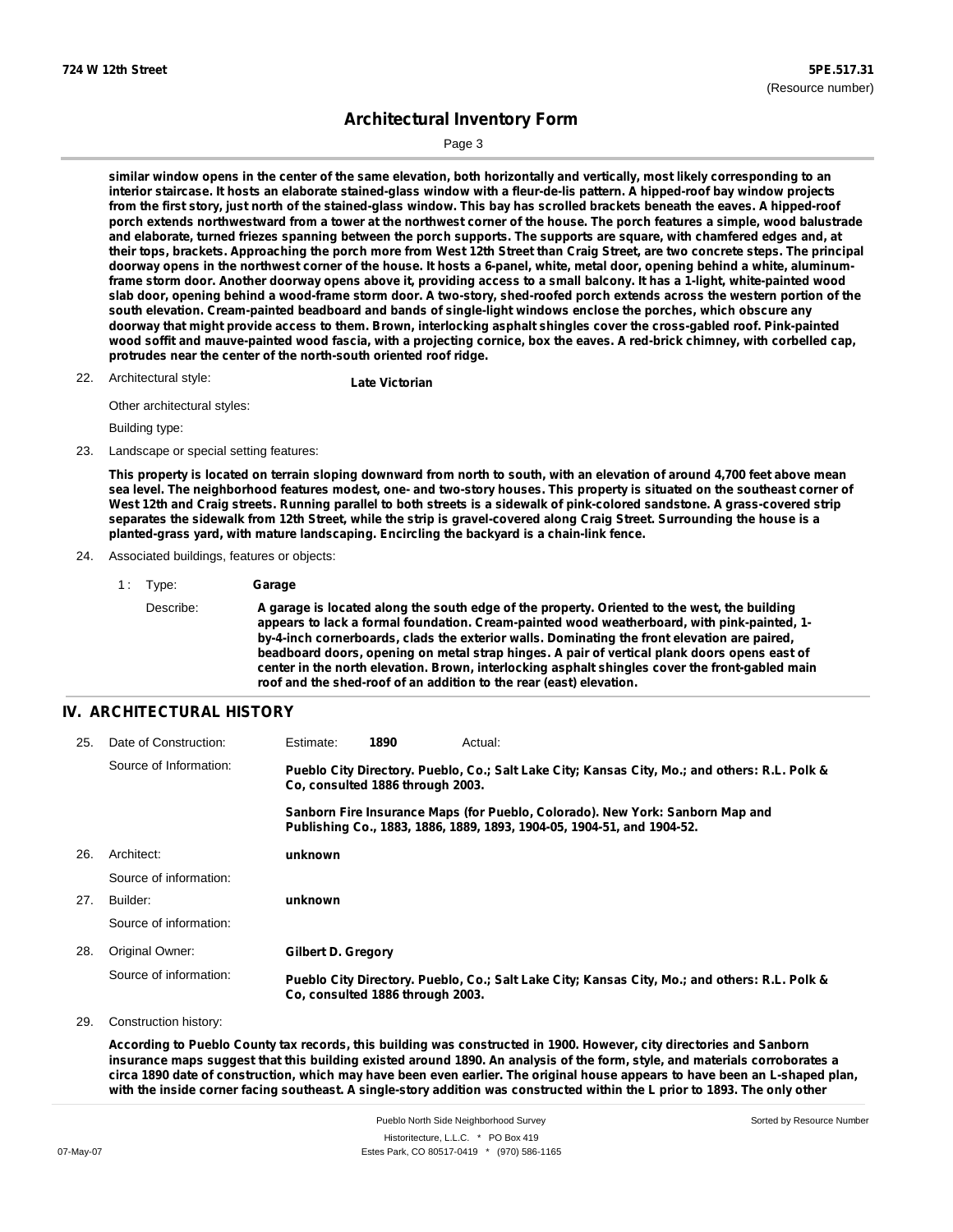Page 4

notable addition, the 2-story rear porch, was constructed prior to 1951. Photographs from a 1981 survey reveal that the façade **of this building has not been significantly altered, other than repainting, since that time.**

30. Location: **original** Date of move(s):

### **V. HISTORICAL ASSOCIATIONS**

| 31. Original use(s):     | <b>Single Dwelling</b> |
|--------------------------|------------------------|
| 32. Intermediate use(s): | <b>Single Dwelling</b> |
| 33. Current use(s):      | <b>Single Dwelling</b> |
| 34. Site type(s):        | <b>Residence</b>       |

35. Historical background:

The original owner and resident of this house, constructed around 1890, was Gilbert D. Gregory (also spelled Greggory). He was born in Vermont, in October 1822, and was a farmer in Mills County, Iowa, through at least 1880. In 1859, he married his wife, Maria C., who was also born in Vermont, in January 1836. In 1900, they resided here with granddaughters Ethel and Gladys Somers, who were both teachers. Gilbert died around 1905. Maria continued to live here with her granddaughters **through 1914.**

Purchasing this property from the Gregory family was Lucian Mortimer Nelson, son of prominent Pueblo cattleman Edward V. Garnet. He was born on January 14, 1881, in Missouri, and worked as a shipping clerk for the Sunville Baking Company and was also a farmer. With his wife, Ethel S. Nelson, Lucian had a daughter, Lucia. The Nelsons remained here through at least **1960.**

Henry R. and Euna J. Wells purchased the property in 1967, selling it to Robert E. and Lillian S. Abeyta in 1975. The current **owners, Gerald A. and Linda C. Abeyta, acquired the house and lot in 2003.**

Sources of information: 36.

> **Munch, J. Colorado Cultural Resource Survey, Architectural/Historical Component Form (no. 618), August 1981.**

> **U.S. Census of 1900. Precinct 1, Pueblo, Pueblo County, Colorado. Series T623, roll 128, p. 11.**

**World War I Draft Registration Card for Lucian Nelson, serial no. 2316, order no. 984.**

**U.S. Census of 1900; Census Place: Pueblo, Pueblo, Colorado; Roll: T623 128; Page: 7A; Enumeration District: 94.**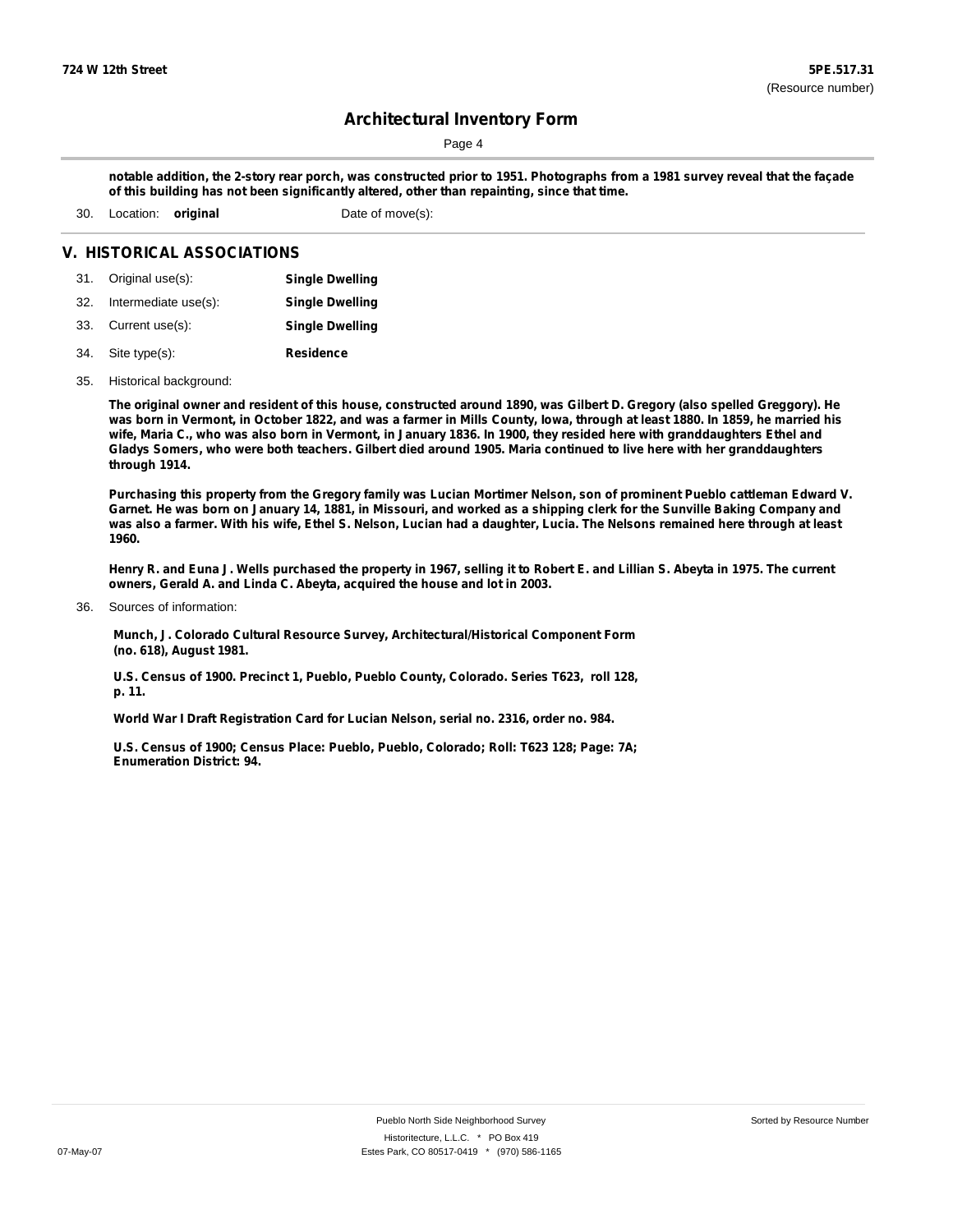Sorted by Resource Number

# **Architectural Inventory Form**

Page 5

|     | <b>VI. SIGNIFICANCE</b>                                                                                                                                                                                                                                                               |  |  |  |  |  |  |  |  |
|-----|---------------------------------------------------------------------------------------------------------------------------------------------------------------------------------------------------------------------------------------------------------------------------------------|--|--|--|--|--|--|--|--|
| 37. | Local landmark designation:<br>No<br>Yes $\Box$                                                                                                                                                                                                                                       |  |  |  |  |  |  |  |  |
|     | Designation authority:                                                                                                                                                                                                                                                                |  |  |  |  |  |  |  |  |
|     | Date of designation:                                                                                                                                                                                                                                                                  |  |  |  |  |  |  |  |  |
| 38. | Applicable National Register criteria:                                                                                                                                                                                                                                                |  |  |  |  |  |  |  |  |
|     | A. Associated with events that have made a significant contribution to the broad pattern of our history.                                                                                                                                                                              |  |  |  |  |  |  |  |  |
|     | B. Associated with the lives of persons significant in our past.<br>$\Box$                                                                                                                                                                                                            |  |  |  |  |  |  |  |  |
|     | C. Embodies the distinctive characteristics of a type, period, or method of construction, or represents the work<br>◙<br>of a master, or that possess high artistic values, or represents a significant and distinguished entity whose<br>components may lack individual distinction. |  |  |  |  |  |  |  |  |
|     | D. Has yielded, or may be likely to yield, information important in history or prehistory.                                                                                                                                                                                            |  |  |  |  |  |  |  |  |
|     | Qualifies under Criteria Considerations A through G (see manual).                                                                                                                                                                                                                     |  |  |  |  |  |  |  |  |
|     | Does not meet any of the above National Register criteria.                                                                                                                                                                                                                            |  |  |  |  |  |  |  |  |
|     | <b>Pueblo Standards for Designation:</b>                                                                                                                                                                                                                                              |  |  |  |  |  |  |  |  |
|     | <u>1a. History</u>                                                                                                                                                                                                                                                                    |  |  |  |  |  |  |  |  |
|     | Have direct association with the historical development of the city, state, or nation; or<br>$\overline{\phantom{a}}$ .                                                                                                                                                               |  |  |  |  |  |  |  |  |
|     | <u>1b. History</u>                                                                                                                                                                                                                                                                    |  |  |  |  |  |  |  |  |
|     | Be the site of a significant historic event; or<br>$\Box$                                                                                                                                                                                                                             |  |  |  |  |  |  |  |  |
|     | 1c. History<br>Have direct and substantial association with a person or group of persons who had influence on society.<br>$\overline{\phantom{a}}$                                                                                                                                    |  |  |  |  |  |  |  |  |
|     | 2a. Architecture                                                                                                                                                                                                                                                                      |  |  |  |  |  |  |  |  |
|     | Embody distinguishing characteristics of an architectural style or type; or<br>$\Box$                                                                                                                                                                                                 |  |  |  |  |  |  |  |  |
|     | 2b. Architecture                                                                                                                                                                                                                                                                      |  |  |  |  |  |  |  |  |
|     | Be a significant example of the work of a recognized architect or master builder, or<br>$\Box$                                                                                                                                                                                        |  |  |  |  |  |  |  |  |
|     | 2c. Architecture                                                                                                                                                                                                                                                                      |  |  |  |  |  |  |  |  |
|     | Contain elements of architectural design, engineering, materials, craftsmanship, or artistic merit which represent a<br>О<br>significant or influential innovation;                                                                                                                   |  |  |  |  |  |  |  |  |
|     | 2d. Architecture                                                                                                                                                                                                                                                                      |  |  |  |  |  |  |  |  |
|     | Portray the environment of a group of people or physical development of an area of the city in an era of history<br>$\Box$<br>characterized by a distinctive architectural style.                                                                                                     |  |  |  |  |  |  |  |  |
|     | 3a. Geography                                                                                                                                                                                                                                                                         |  |  |  |  |  |  |  |  |
|     | Have a prominent location or be an established, familiar, and orienting visual feature of the contemporary city, or<br>п                                                                                                                                                              |  |  |  |  |  |  |  |  |
|     | 3b. Geography                                                                                                                                                                                                                                                                         |  |  |  |  |  |  |  |  |
|     | Promote understanding and appreciation of Pueblo's environment by means of distinctive physical characteristics<br>or rarity; or                                                                                                                                                      |  |  |  |  |  |  |  |  |
|     | 3c. Geography                                                                                                                                                                                                                                                                         |  |  |  |  |  |  |  |  |
|     | Make a special contribution to Pueblo's distinctive character.<br>О                                                                                                                                                                                                                   |  |  |  |  |  |  |  |  |
|     | Not Applicable                                                                                                                                                                                                                                                                        |  |  |  |  |  |  |  |  |
|     | Does not meet any of the above Pueblo landmark criteria.<br>$\overline{\phantom{a}}$                                                                                                                                                                                                  |  |  |  |  |  |  |  |  |
| 39. | Area(s) of Significance:<br>Architecture                                                                                                                                                                                                                                              |  |  |  |  |  |  |  |  |
| 40. | Period of Significance:<br>ca. 1890                                                                                                                                                                                                                                                   |  |  |  |  |  |  |  |  |
| 41. | National:<br>Level of significance:<br>State<br>Local<br><b>The Second</b><br>У.,                                                                                                                                                                                                     |  |  |  |  |  |  |  |  |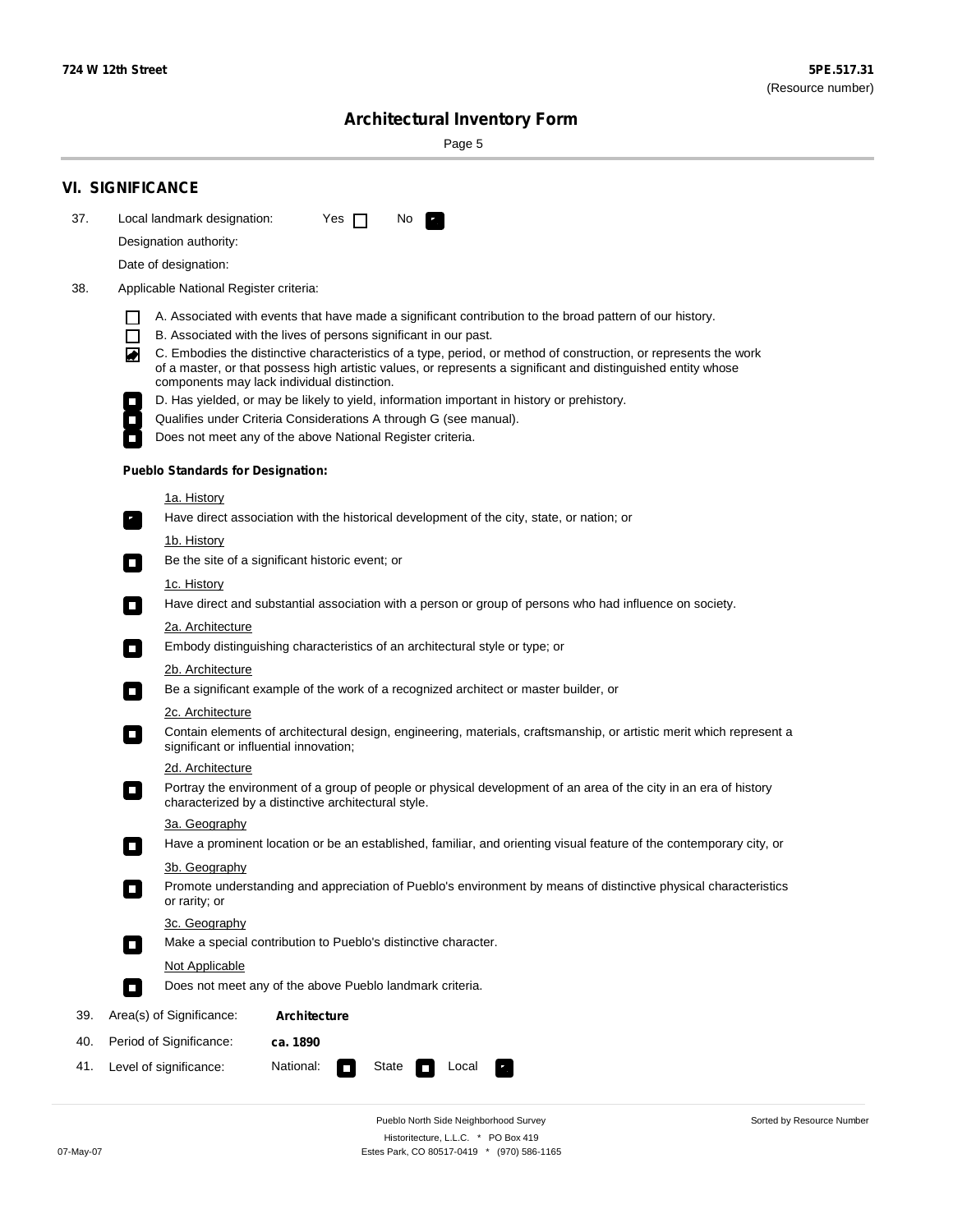Page 6

### 42. Statement of significance:

This property is significant under Pueblo Local Landmark criterion 1A (history) for its association with the development of Pueblo's North Side Neighborhood. This house is a very early residence and, unlike most other properties in the neighborhood, was built and occupied by farmers-not merchant princes. As well, the house is particularly significant under National Register criterion C (Local Landmark criterion 2A and 2C--architecture) as an intact example of the a Late Victorianera style. It represents an attempt by a skilled builder to replicate the intricate details of a high-style Victorian home, albeit on a smaller scale. This is similar to the Carpenter Gothic seen in Colorado mining towns. Particularly notable are the decorative elements, such as the tower and front balcony, designed to make the building appear as two full stories, or even higher, rather than its actual one-and-a-half stories. However, the levels of architectural and historical significance, combined with physical integrity, are not to the extent that this property would qualify for individual listing in the National Register of Historic Places or the Colorado State Register of Historic Properties. Nonetheless, it could be individually eligible as a City of **Pueblo Landmark. This house is most likely a contributing resource within any potential historic district.**

### 43. Assessment of historic physical integrity related to significance:

Constructed around 1890, this house exhibits a moderately high level of physical integrity relative to the seven aspects of integrity as defined by the National Park Service and the Colorado Historical Society: location, setting, design, materials, workmanship, feeling, and association. While the house has had additions made to it, all of them date to within the period of significance and are isolated to secondary elevations. This building retains sufficient physical integrity to convey its **significance.**

### **VII. NATIONAL REGISTER ELIGIBILITY ASSESSMENT**

**Individually eligible Not eligible** Not eligible **Need data** 44. National Register eligibility field assessment: Local landmark eligibility field assessment: Individually eligible  $\Box$  Not eligible  $\Box$  Need data  $\blacksquare$ No 45. Is there National Register district potential? Yes **In** 

**Pueblo's North Side Neighborhood represents the evolution of the city's professional middle and upper classes. Its diversity of architectural styles and forms directly represents the city's changing economic and cultural climates. As well, the neighborhood is distinctive because it appears to have evolved independently of the area's dominant industry, steel manufacturing.** Discuss:

> Yes Yes

No

 $N$ o  $N/A$ 

 $N/A$   $\Box$ 

If there is National Register district potential, is this building contributing:

46. If the building is in existing National Register district, is it contributing:

### **VIII. RECORDING INFORMATION**

| 47. | Photograph numbers): | <b>CD-ROM Photo Disc: North Side Photos</b><br>File Name(s): 12thstw724                                                |
|-----|----------------------|------------------------------------------------------------------------------------------------------------------------|
|     | Negatives filed at:  | <b>Special Collections</b><br>Robert Hoag Rawlings Public Library<br>100 East Abriendo Avenue<br>Pueblo, CO 81004-4290 |
| 48. | Report title:        | <b>Pueblo North Side Neighborhood Survey</b>                                                                           |
| 49. | $Date(s)$ :          | 06/21/05                                                                                                               |
| 50. | Recorder(s):         | <b>Adam Thomas</b>                                                                                                     |
| 51. | Organization:        | Historitecture, L.L.C.                                                                                                 |
| 52. | Address:             | <b>PO Box 419</b>                                                                                                      |
|     |                      | Estes Park, CO 80517-0419                                                                                              |
| 53. | Phone number(s):     | (970) 586-1165                                                                                                         |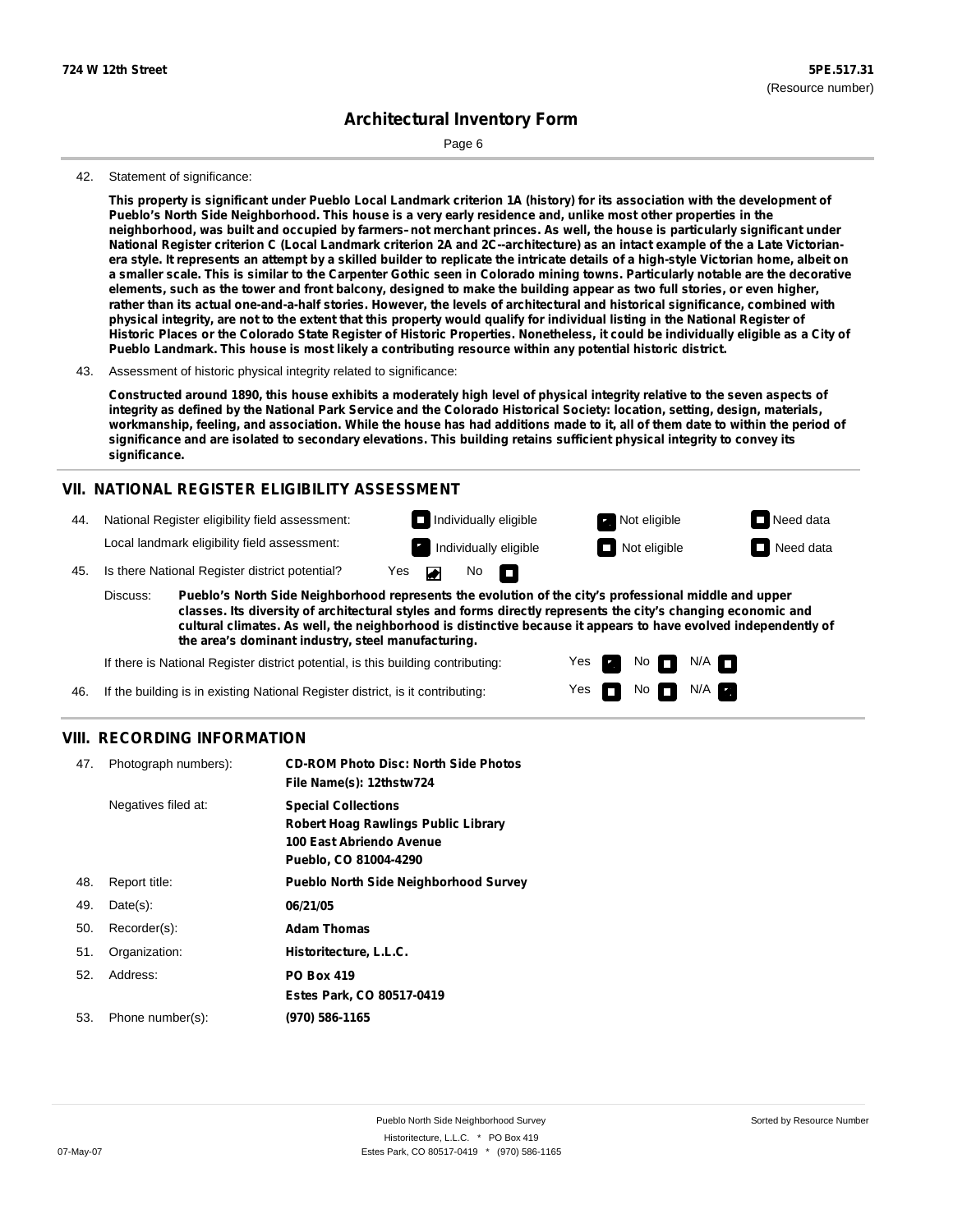Page 7